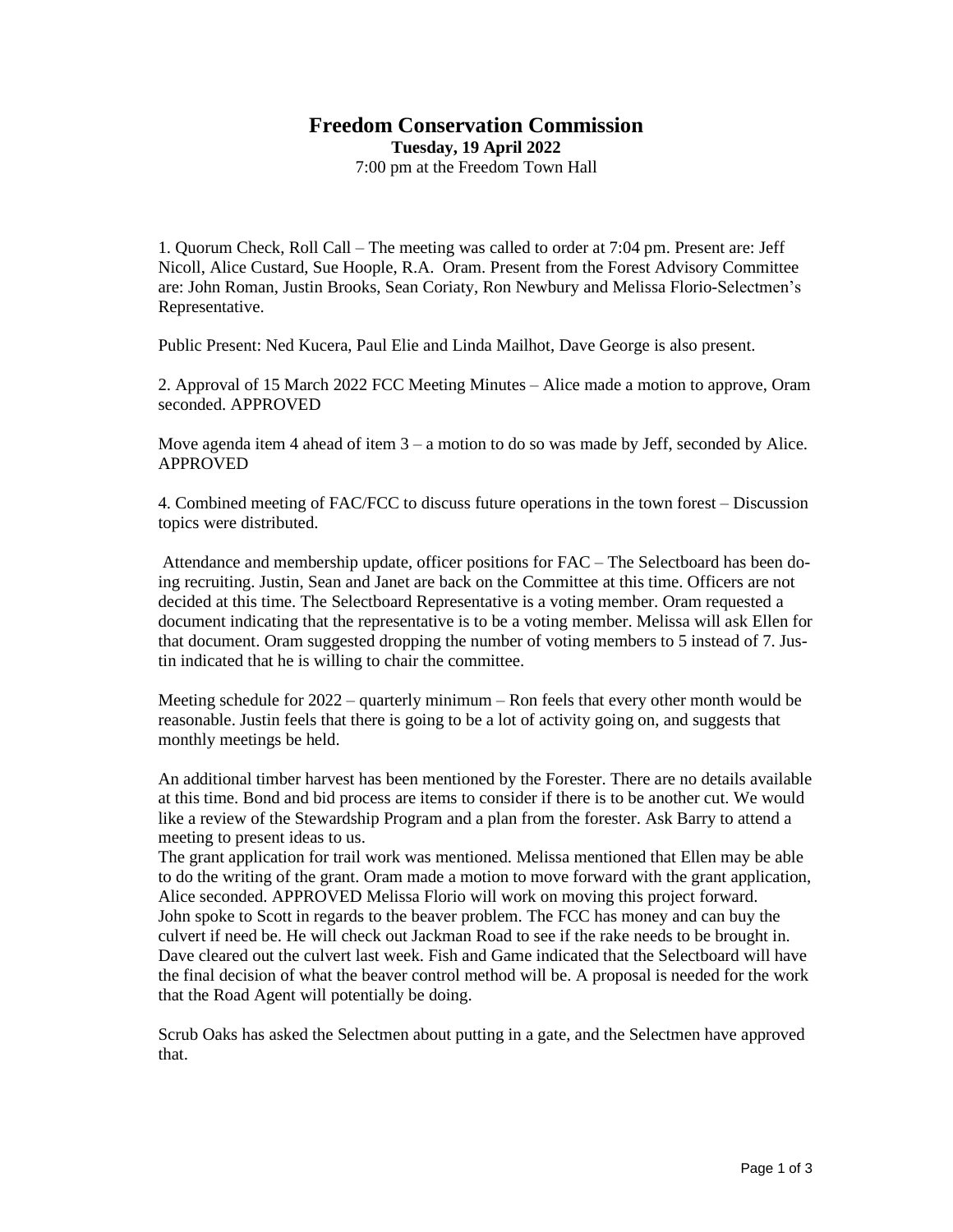Is there a way to unify our efforts with those of the Scrub Oak Scramblers in regards to the maintenance that is being done? Ron spoke about the kiosks and the maintenance he does on those. One of them needs some work on the roof. Dave will be an ongoing advisor to the FCC. There is new flagging in the area behind Alice's house, so that may be where the next cut is being considered.

The Fire Chief has indicated that there is difficulty with identifying the areas around Trout Pond in the event of an emergency. We need a point of contact from the FAC to be at those workshops. Oram is the volunteer from the FCC. Thursday, May 5 at 7 pm, at the town hall - is the date that is chosen for the workshop.

 The 2022 Forest Management Agreement is pending input from the FAC before the FCC signs it. John Roman made a motion to accept Barry's contract for the year. Jeff recommends that the FAC review the contract at their next meeting, and come back to the FAC with their vote. In their discussion, consider whether this should go out to bid for transparency purposes. The motion was tabled.

Jeff recommended a change to the agenda, to bring other items to come before the commission to this point in the agenda.

6. Other business to come before the commission – Ned Kucera – water quality report. Green Mountain has produced a proposal that will cover Round Pond this year. The Loon Lake Association wanted to do this testing last year. The Town jumped in and covered Round Pond last year. The FAISC wanted to see the report before deciding to move forward this year or not. Loon Lake was a little high on phosphorous, but otherwise OK. The FAISC would like to continue with the 50/50 split on Loon Lake costs. \$1500 was given last year for the testing. Jeff spoke with Jill at Green Mountain. We are budgeted to give \$1500 again this year. The testing can be scaled back to monthly data points if the cost needs to be reduced. The FAISC is comfortable with paying \$720 this year as their portion. Jeff will contact to GMCG to see what alternative testing options are.

Ned gave an update on the FAISC. Paperwork has been submitted. We are waiting for inspections to see what is coming up this year. Diving is planned for, and herbicide for 20 acres has been secured. Michel has taken over the lake hosting. The grant from NH Lakes has been approved. He will begin the hiring process.

3. Business properly presented to the Commission

1. Palacio Revocable Trust of 2012 – for a small perched beach, steps and a walkway. The plan does not indicate what the front of the perched beach will be. No removal of vegetation of point value will be taking place. Discussion is held about the drainage swail that is proposed. A large copy of the plan is needed. Where is the water from the garage going to go? There are no infiltration trenches around it. Where is the runoff from the roof going? Has this been considered in the swail?

2. Daniel Mullane & Juliann Samaro – Sherwood Forest Way – new single family home. Tree removal within the shorefront district. Stormwater mitigation is proposed around the house.

3. Caitlin C Sackman Rev. Trust – variance and special exception – this is for a retaining wall within the setbacks. Oram feels that they need to have some kind of